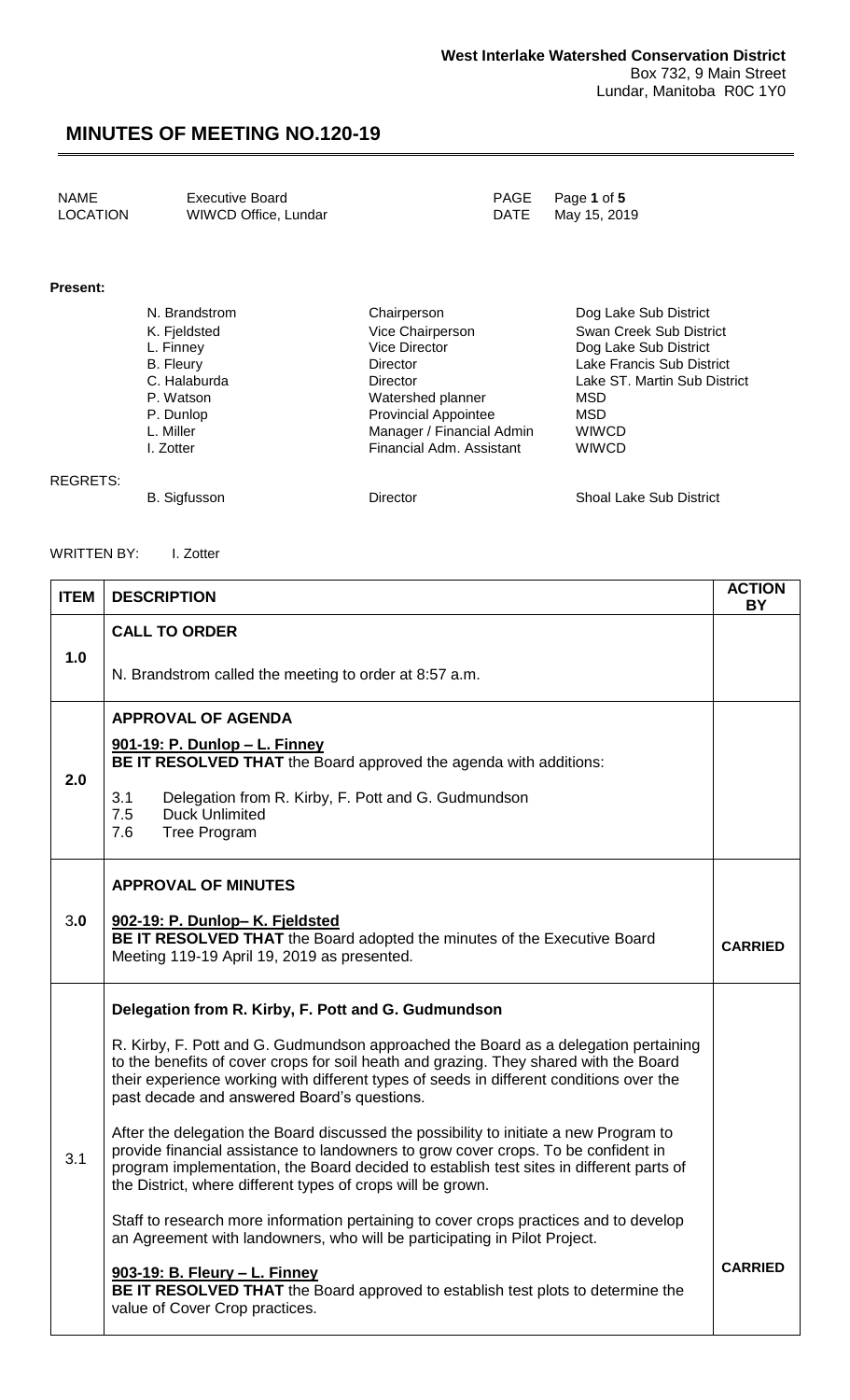| <b>NAME</b><br><b>LOCATION</b> | <b>Executive Board</b><br>PAGE<br>Page 2 of 5<br>May 15, 2019<br>WIWCD Office, Lundar<br><b>DATE</b>                                                                                                                                                                                                                                                                                                                                                                                                                                                                                                                                                                                                                                                            |                |
|--------------------------------|-----------------------------------------------------------------------------------------------------------------------------------------------------------------------------------------------------------------------------------------------------------------------------------------------------------------------------------------------------------------------------------------------------------------------------------------------------------------------------------------------------------------------------------------------------------------------------------------------------------------------------------------------------------------------------------------------------------------------------------------------------------------|----------------|
| 4.0                            | <b>FINANCIAL REPORT</b>                                                                                                                                                                                                                                                                                                                                                                                                                                                                                                                                                                                                                                                                                                                                         |                |
| 4.1                            | <b>Bank Activity</b><br>L. Miller presented the financial report: CIBC Corporate Classic Visa Statement from<br>March 22, 2019 to April 21, 2019; CIBC Business Operating Account Statement from<br>April 1 to April 30, 2019; Comparative Income Statement - YTD from April 1, 2018 to<br>March 31, 2019; Statement of Expenditures from April 1, 2018 to March 31, 2019<br>904-19: C. Halaburda - P. Dunlop<br>BE IT RESOLVED THAT the Board approved CIBC Corporate Classic Visa Statement<br>from March 22, 2019 to April 21, 2019; CIBC Business Operating Account Statement<br>from April 1 to April 30, 2019; Comparative Income Statement - YTD from April 1, 2018<br>to March 31, 2019; Statement of Expenditures from April 1, 2018 to March 31, 2019 | <b>CARRIED</b> |
| 5.0                            | <b>SUB DISTRICT RECOMMENDATIONS</b><br>All Member Meeting took place at Camper Community Hall on April 26, 2019 at 7:30 p.m.                                                                                                                                                                                                                                                                                                                                                                                                                                                                                                                                                                                                                                    |                |
| 6.0                            | <b>OLD BUSINESS</b>                                                                                                                                                                                                                                                                                                                                                                                                                                                                                                                                                                                                                                                                                                                                             |                |
| 6.1                            | <b>Integrated Watershed Management plan (IWMP)</b><br>The Board presented with printed copy of the IWMP. Copies sent to partner<br>municipalities with Board members. Next PMT meeting to be announced.                                                                                                                                                                                                                                                                                                                                                                                                                                                                                                                                                         |                |
| 6.2                            | <b>Winter Watering System Applications</b><br>Off-site winter watering system projects are completed and are waiting to be inspected.<br>New application has been submitted, site has been inspected and found to be suitable.<br>The Board tabled the approval of new application until June.                                                                                                                                                                                                                                                                                                                                                                                                                                                                  |                |
| 6.3                            | <b>Hatchery Drain</b><br>The installation of spawning shoals at Swan Creek Drain will begin after June 30, 2019,                                                                                                                                                                                                                                                                                                                                                                                                                                                                                                                                                                                                                                                |                |
| 6.4                            | <b>Policy</b><br>The Board presented with WIWCD Manual Policy Section 2.1, 2.2, 2.3, 2.4<br>905-19: P. Dunlop - B. Fleury<br>BE IT RESOLVED THAT the Board approved to adapt the WIWCD Manual Policy<br>Section 2.1, 2.2, 2.3, 2.4                                                                                                                                                                                                                                                                                                                                                                                                                                                                                                                              | <b>CARRIED</b> |
| 6.5                            | <b>WIWCD Proposed Boundaries</b><br>There are no new information presented at this time. Tabled till next meeting.                                                                                                                                                                                                                                                                                                                                                                                                                                                                                                                                                                                                                                              |                |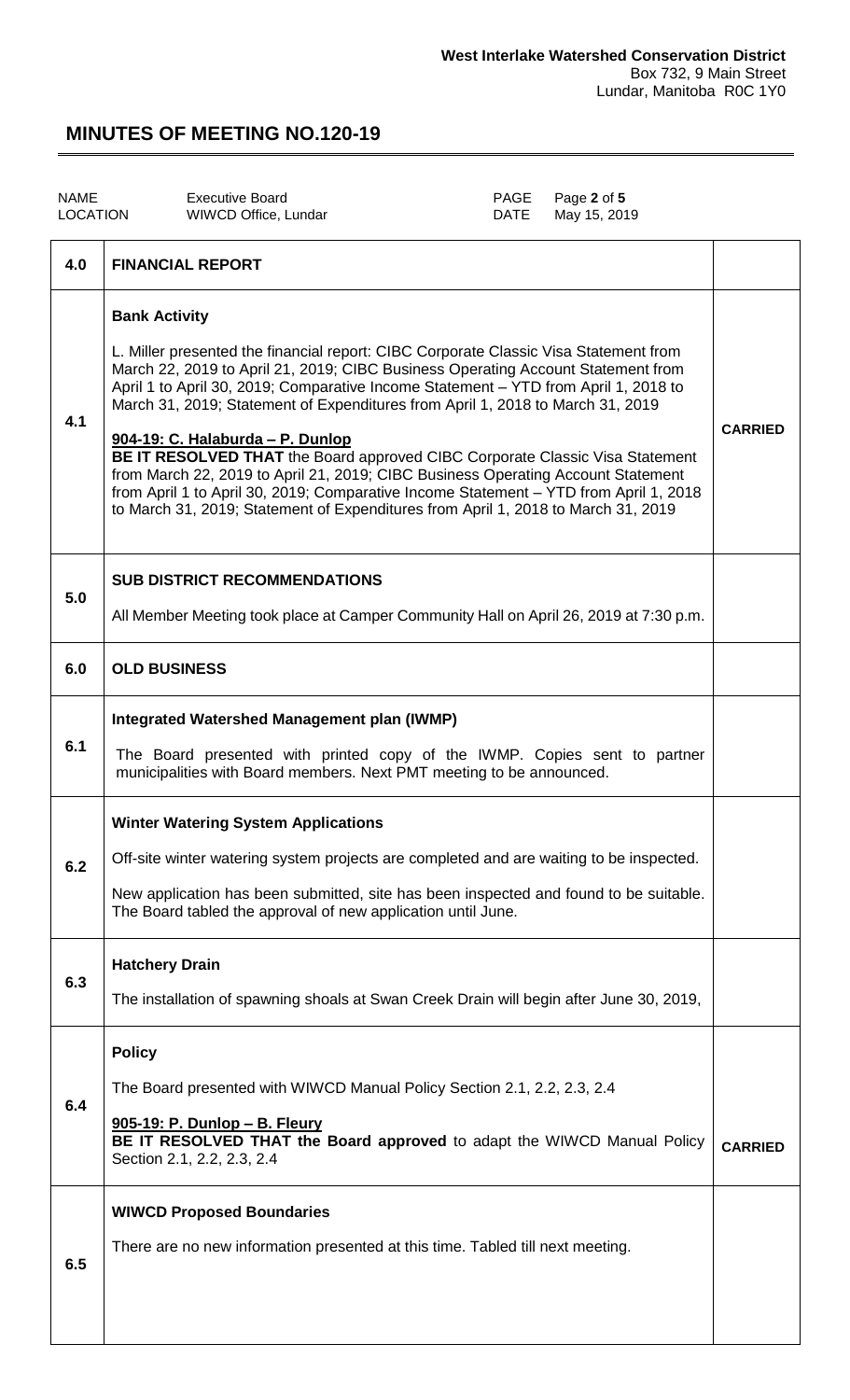| <b>NAME</b><br><b>LOCATION</b> | <b>Executive Board</b><br>PAGE<br>Page 3 of 5<br><b>DATE</b><br>WIWCD Office, Lundar<br>May 15, 2019                                                                                                                                                                                                                                                                                                                                                                                          |                                  |
|--------------------------------|-----------------------------------------------------------------------------------------------------------------------------------------------------------------------------------------------------------------------------------------------------------------------------------------------------------------------------------------------------------------------------------------------------------------------------------------------------------------------------------------------|----------------------------------|
| 6.6                            | <b>Bank</b><br>The WIWCD will begin transition from CIBC Bank to Noventis Credit Union next month.                                                                                                                                                                                                                                                                                                                                                                                            |                                  |
| 6.7                            | <b>Conservation Trust Fund</b><br>I. Zotter attended the Conservation Trust Workshop on May 7, 2019 in Brandon. The<br>workshop was very informative and provided attendees with valuable information.<br>Next uptake of proposals scheduled around September - October of 2019.                                                                                                                                                                                                              |                                  |
| 6.8                            | Watering System Presentation at Lundar Fair.<br>L. Miller contacted the supplier with an inquiry to display the unit at the Grounds only<br>during Lundar Fair Days.                                                                                                                                                                                                                                                                                                                          |                                  |
| 6.9                            | <b>Water Testing</b><br>A Board member collected the first water sample at Lake Francis Drain and transported<br>sample to the laboratory to test the water for: Nitrate-N, Nitrite-N, Ammonia, and Total,<br>Suspended and Dissolved Phosphorous.<br>Test results have been received and presented to the Board.                                                                                                                                                                             |                                  |
| 7.0                            | <b>NEW BUSINESS</b>                                                                                                                                                                                                                                                                                                                                                                                                                                                                           |                                  |
| 7.1                            | <b>Summer Position</b><br>Board members and manager interviewed three applicants for the summer position.<br>906-19: B. Fleury - P. Dunlop<br>BE IT RESOLVED THAT the Board approved to hire two (2) summer students for the<br>position of Resource Technician at an hourly rate of \$12.50 per hour.                                                                                                                                                                                        | <b>CARRIED</b>                   |
| 7.2                            | <b>Advertisement</b><br>907-19: K. Fjeldsted - C. Halaburda<br>BE IT RESOLVED THAT the Board approved to place an advertisement during Lundar<br>Fair Days in the Interlake Spectator and in the Express Weekly News.<br>908-19: P. Dunlop - K. Fjeldsted<br>BE IT RESOLVED THAT the Board approved to sponsor Courageous Companions<br>Service Dog Program and to alternate this sponsorship with the sponsorship of the Royal<br>Canadian Legion Manitoba and Northwestern Ontario Command. | <b>CARRIED</b><br><b>CARRIED</b> |
| 7.3                            | <b>Audit</b><br>Auditors are conducting audit of the WIWCD on Monday, May 13, 2019.<br>Each Board member completed Internal Control Questionnaire for Board of Directors<br>(form 521). Forms will be submitted to Sensus.                                                                                                                                                                                                                                                                    |                                  |
| 7.4.                           | <b>Water Festival</b><br>Annual Water Festival will take place at Rubber Ducky Resort on June 11, 2019. Four<br>schools will be participating in the event. Expected number of students this year is 300.                                                                                                                                                                                                                                                                                     |                                  |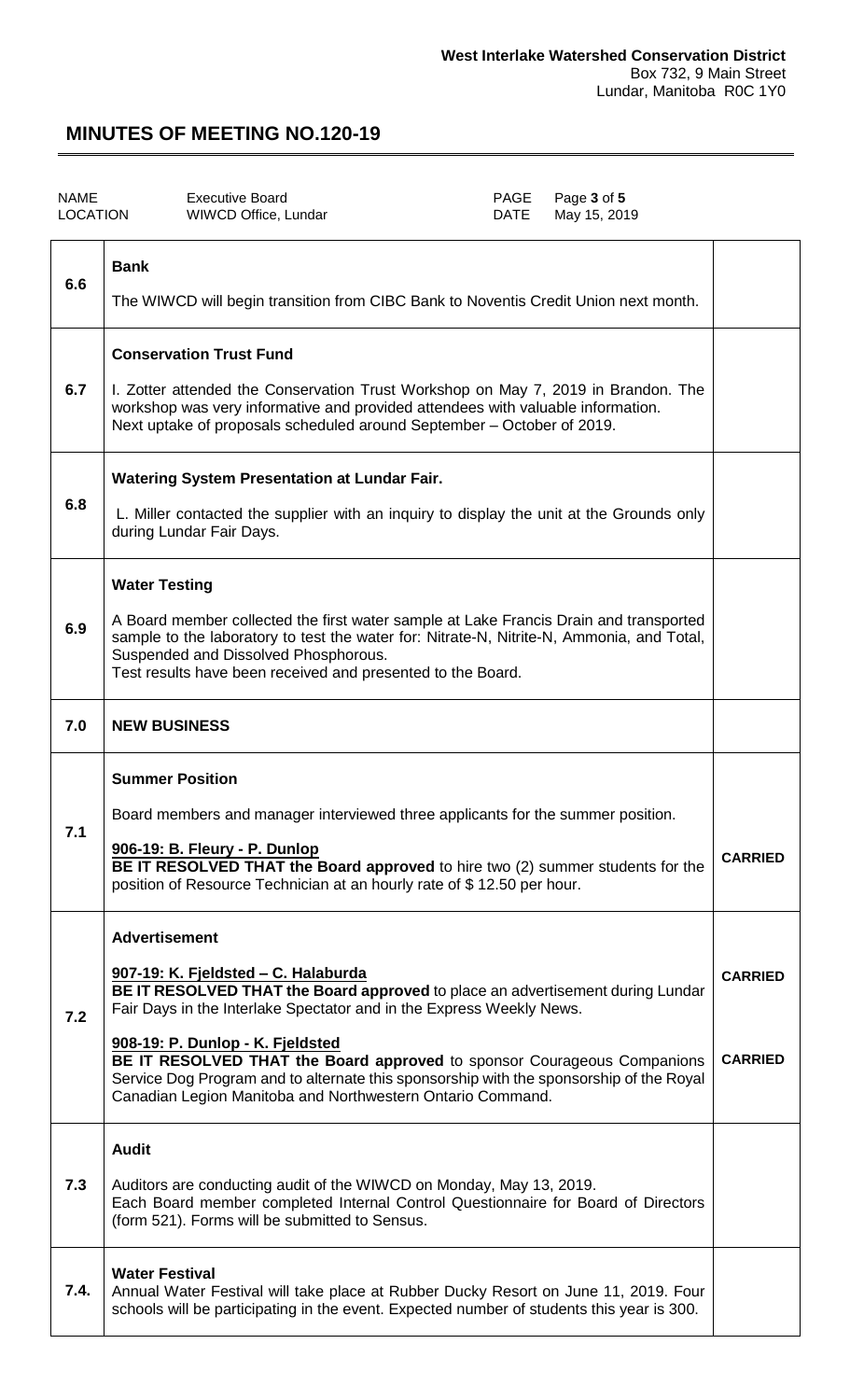| <b>NAME</b><br><b>LOCATION</b> | Page 4 of 5<br><b>Executive Board</b><br>PAGE<br>May 15, 2019<br>WIWCD Office, Lundar<br>DATE                                                                                                                                                                                                                                                                                                                                                                                                                                        |                |
|--------------------------------|--------------------------------------------------------------------------------------------------------------------------------------------------------------------------------------------------------------------------------------------------------------------------------------------------------------------------------------------------------------------------------------------------------------------------------------------------------------------------------------------------------------------------------------|----------------|
| 7.5.                           | <b>Ducks Unlimited</b><br>Representatives from Ducks Unlimited visited the WIWCD Office on May 9, 2019.<br>Board members discussed Fish Ladder Project on Burnt Lake Drain. Manager will follow<br>up                                                                                                                                                                                                                                                                                                                                |                |
| 7.6                            | <b>Tree Program</b><br>RM of West Interlake representative made an inquiry regarding possibility to initiate<br>programming or to collaborate with other organizations, in order to provide Trees to the<br>municipality for public places. Suggestion was made to explore different sources of<br>funding that are geared directly towards municipalities.                                                                                                                                                                          |                |
| 8.0                            | <b>REPORTS</b>                                                                                                                                                                                                                                                                                                                                                                                                                                                                                                                       |                |
| 8.1                            | Chairperson<br>Chairperson verbally updated the Board on his activities.                                                                                                                                                                                                                                                                                                                                                                                                                                                             |                |
| 8.2                            | <b>MCDA Rep Report</b><br>P. Dunlop, MCDA representative, updated the Board on the activities of the MCDA.                                                                                                                                                                                                                                                                                                                                                                                                                           |                |
| 8.3                            | <b>Manager Report</b><br>Manager verbally reported to the Board on current activities of the WIWCD. Report is<br>on file at the office and available on demand.                                                                                                                                                                                                                                                                                                                                                                      |                |
| 9.0                            | <b>IN CAMERA DISCUSSION</b>                                                                                                                                                                                                                                                                                                                                                                                                                                                                                                          |                |
| 10.0                           | <b>CORRESPONDENCE</b><br>$\triangleright$ The information pertaining to upcoming Conservation District Tour, June 26 in<br>Neepawa. Information sent to all members;<br>> Information pertaining to Climate Change Knowledge Exchange;<br>$\triangleright$ An email from A. Peleshaty, reporter from Stonewall Argus, expressing wishes to<br>write a story about the WIWCD. Interview was completed by L. Miller on April 25,<br>2019;<br>> News Media release: "Manitoba launches consultations with non-profit<br>organizations"; |                |
| 11.0                           | <b>NEXT MEETING:</b><br>June 20, 2019<br>$9:00$ A.M.<br><b>WIWCD Office, Lundar</b>                                                                                                                                                                                                                                                                                                                                                                                                                                                  |                |
| 12.0                           | <b>ADJOURNMENT</b><br>909-19: P. Dunlop - C. Halaburda<br>BE IT RESOLVED THAT we adjourn at 12:18 p.m.                                                                                                                                                                                                                                                                                                                                                                                                                               | <b>CARRIED</b> |
|                                | These minutes are the writer's best interpretation of discussions held during the<br>meeting. Please inform the writer of any noteworthy omissions or errors                                                                                                                                                                                                                                                                                                                                                                         |                |